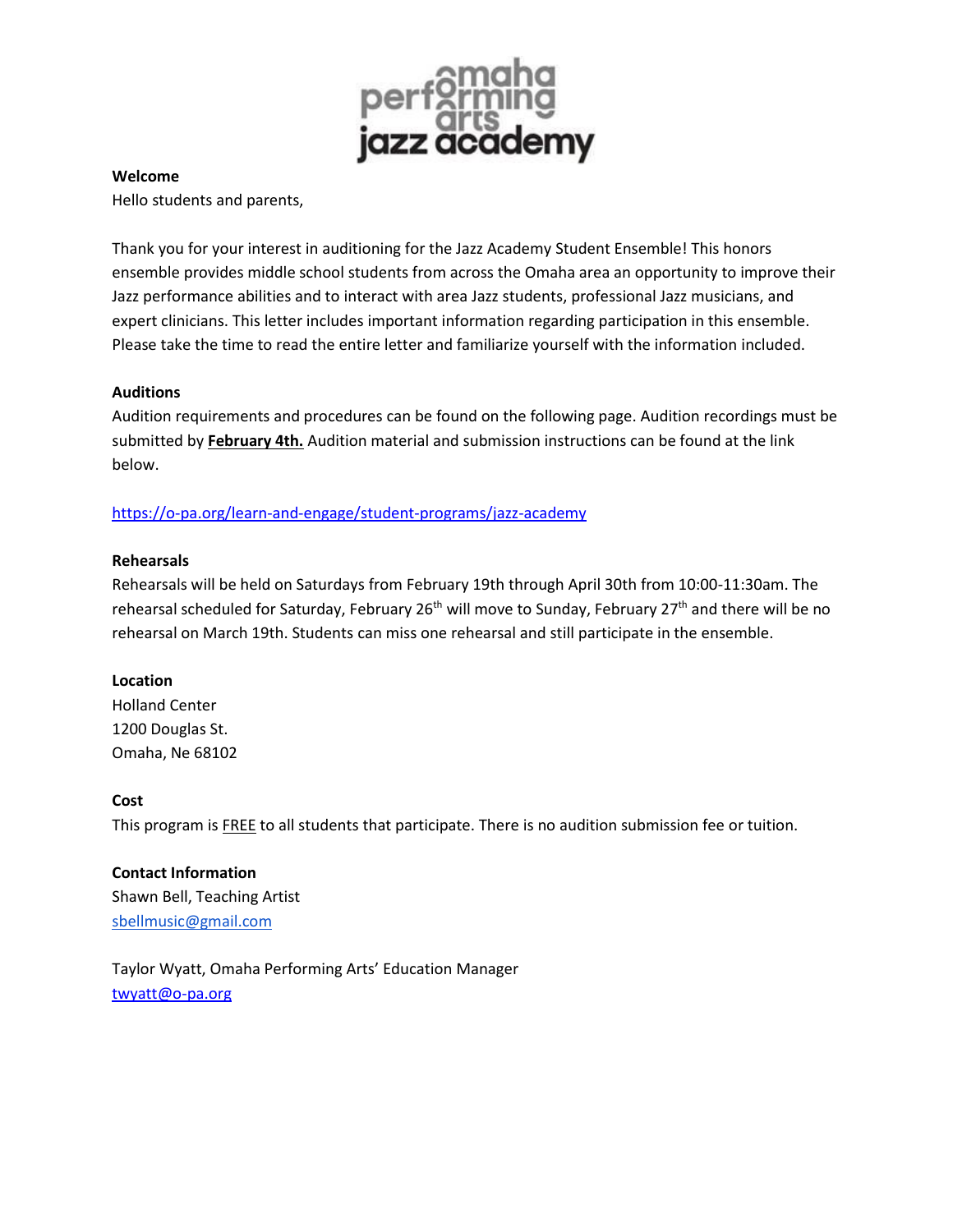## **Audition Guidelines**

All students must submit the following material based on their instrument. **Incomplete submissions will not be considered.**

Each student (with the exception of drum set players, see below) will record 3 separate video clips for their audition. These clips will consist of 1) the prepared piece, 2) the Lab Band scale sheet or comping example, and 3) the improvisation example.

The prepared piece and scale sheet/comping should be played with no backing track; however, the improvisation example should be played with the Bb blues backing track that is provided.

**Students will upload their videos as "unlisted" videos** to a video sharing platform such as YouTube or Vimeo. Links to each video clip will then be shared as part of the student's application.

Any questions or concerns about audition procedures can be directed to Shawn Bell or Taylor Wyatt.

## **Wind Instruments**

- 1. Alto/Baritone Sax
	- a. Off the Beaten Path
	- b. Lab Band Scale sheet
	- c. Improvisation
		- i. 1 chorus of G (Bb concert) blues with play along
		- ii. Use Bb Blues play along included in audition material as a backing track
- 2. Tenor Sax
	- a. Off the Beaten Path
	- b. Lab Band Scale sheet
	- c. Improvisation
		- i. 1 chorus of C (Bb concert) blues with play along
		- ii. Use Bb Blues play along included in audition material as a backing track
- 3. Trumpet
	- a. Off the Beaten Path
	- b. Lab Band Scale sheet
	- c. Improvisation
		- i. 1 chorus of C (Bb concert) blues with play along
		- ii. Use Bb Blues play along included in audition material as a backing track
- 4. Trombone
	- a. Off the Beaten Path
	- b. Lab Band Scale sheet
	- c. Improvisation
		- i. 1 chorus of Bb blues with play along
		- ii. Use Bb Blues play along included in audition material as a backing track